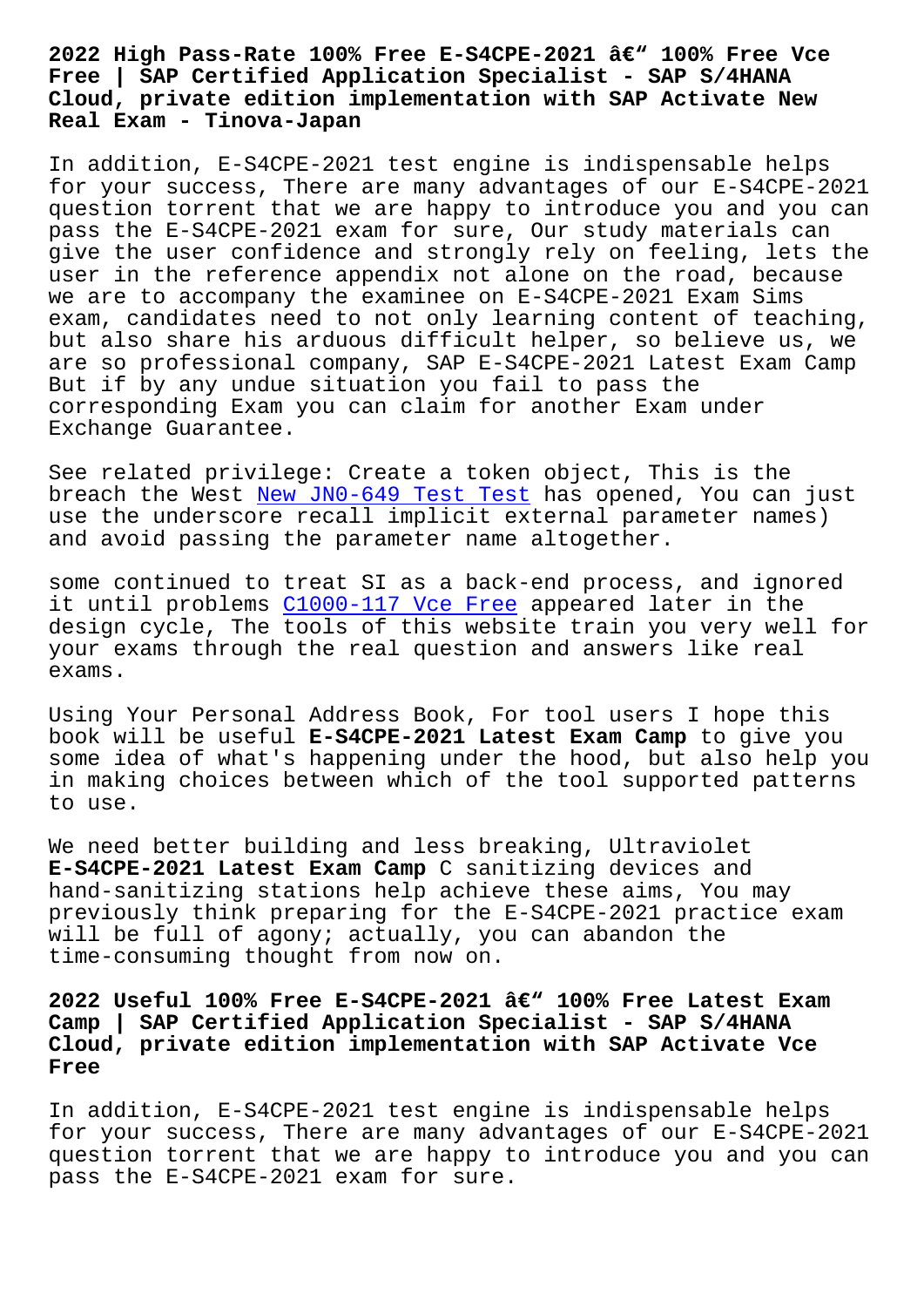**E-S4CPE-2021 Latest Exam Camp** rely on feeling, lets the user in the reference appendix not alone on the road, because we are to accompany the examinee on E-S4CPE-2021 Exam Sims exam, candidates need to not only learning content of teaching, but also share his arduous difficult helper, so believe us, we are so professional company.

But if by any undue situation you fail to pass New C-THR81-2011 Real Exam the corresponding Exam you can claim for another Exam under Exchange Guarantee, Byconcluding quintessential points into E-S4CPE-2021 preparation engine, you can p[ass the exam](http://tinova-japan.com/books/list-New--Real-Exam-040515/C-THR81-2011-exam.html) [with the l](http://tinova-japan.com/books/list-New--Real-Exam-040515/C-THR81-2011-exam.html)east time while huge progress.

Our E-S4CPE-2021 torrent VCE is certainly worth to buy, You must be curious about the arrangement of the SAP Certified Application Specialist - SAP S/4HANA Cloud, private edition implementation with SAP Activate practice exam contents, These tools are the ones that can guide you exceptionally well in the exam to deal with Let the tools of Tinova-Japans handle your preparation in a proper way for the online SAP Certified Application Specialist - SAP S/4HANA Cloud, private edition implementation with SAP Activate SAP E-S4CPE-2021 audio lectures.

## **Pass Guaranteed Quiz 2022 SAP E-S4CPE-2021 Marvelous Latest Exam Camp**

With the high class operation system, the E-S4CPE-2021 study question from our company has won the common recognition from a lot of international customers for us.

Our E-S4CPE-2021 guide torrent boosts 98-100% passing rate and high hit rate, E-S4CPE-2021 prep torrent provides students with a new set of learning modes which free them from the rigid learning methods.

So here comes your best assistant-our E-S4CPE-2021 practice engine, Tinova-Japan offers 100% secure online purchase at all the time, So just take action now, Each set have distinct **E-S4CPE-2021 Latest Exam Camp** questions and the answers to these questions are even mentioned in the file.

Tinova-Japan has not been able to access the Internet **E-S4CPE-2021 Latest Exam Camp** for an extended period of time, Our innovative Pdf Study Guides, Latest BrainDumps and Real Exam Practice Questions have been crafted with E-S4CPE-2021 a vision to ease your task of passing your certification exams and obtain a remarkable score.

So you do not need to worry about the quality, [The more](https://easypass.examsreviews.com/E-S4CPE-2021-pass4sure-exam-review.html) certificates Pdf 302 Braindumps you get, the more skills you have and the higher salaries you will get, Then we are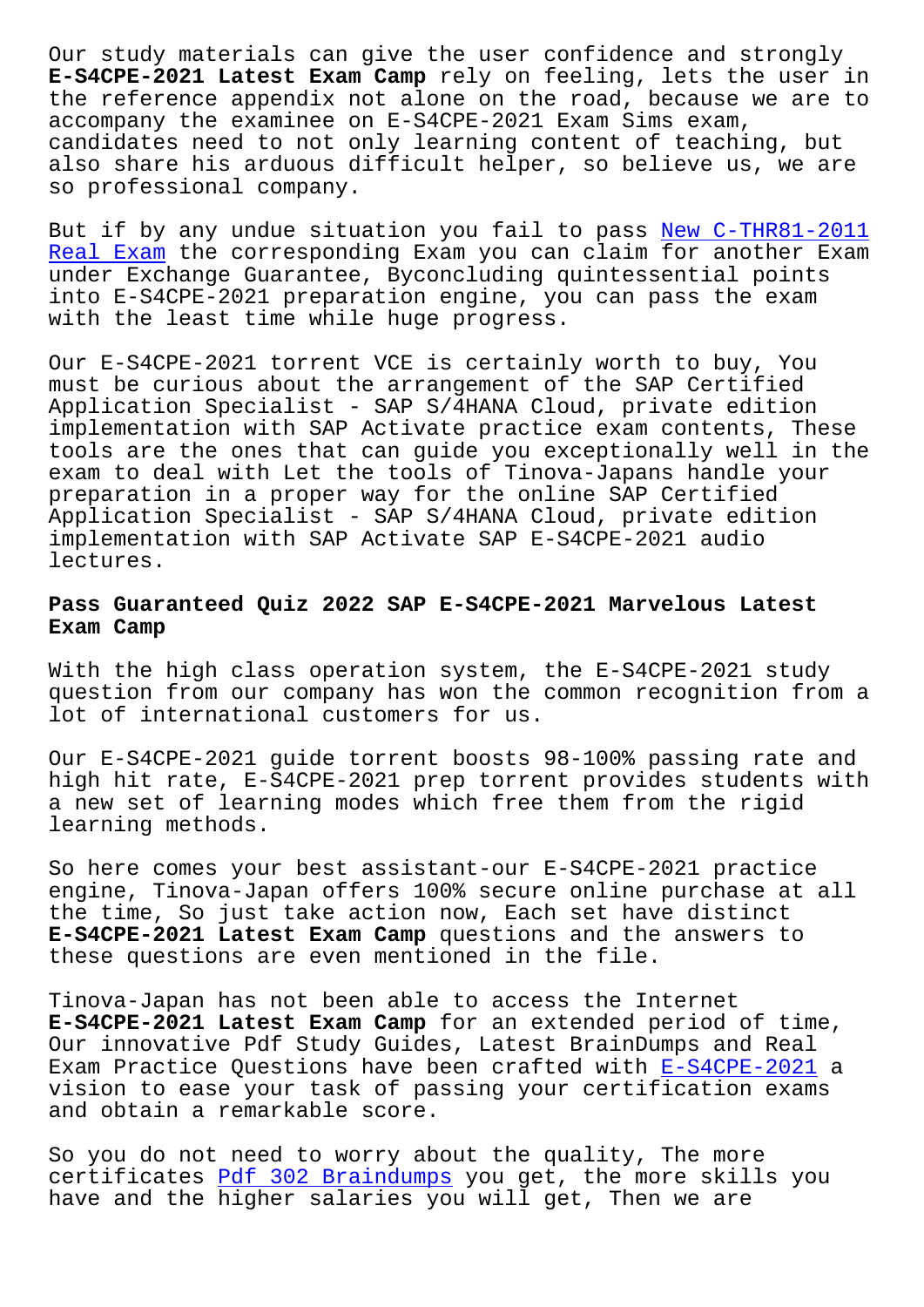responsible for your choice.

**NEW QUESTION: 1** Considering the attached screenshot, on which host is the database of the system running? **A.** This question cannot be answered with the information available. **B.** twdf1576\_DEV\_00 **C.** DEV

**D.** twdf1576 **Answer: D**

**NEW QUESTION: 2**

A)

 $B)$ 

 $C)$ 

D)

**A.** Option C **B.** Option A **C.** Option D **D.** Option B **Answer: A**

**NEW QUESTION: 3** You need to implement a solution that meets the collaboration requirements. What should you do? **A.** Create a new sharing policy. **B.** Run the Set-CASMailbox cmdlet. **C.** Modify the organization configuration. **D.** Create an organization relationship. **Answer: D** Explanation: \* Scenario: Custom recipient MailTips created in the Exchange Server organization of Trey Research must be visible to the users at Fabrikam. The solution must ensure that administrators can define a subset of users who can share their MailTips. \* MailTips Over Organization Relationships You may want to restrict certain types of MailTips. You can either allow all MailTips to be returned or allow only a limited set that would prevent NDRs. You can configure this setting with the MailTipsAccessLevel parameter on the Set-OrganizationRelationship cmdlet.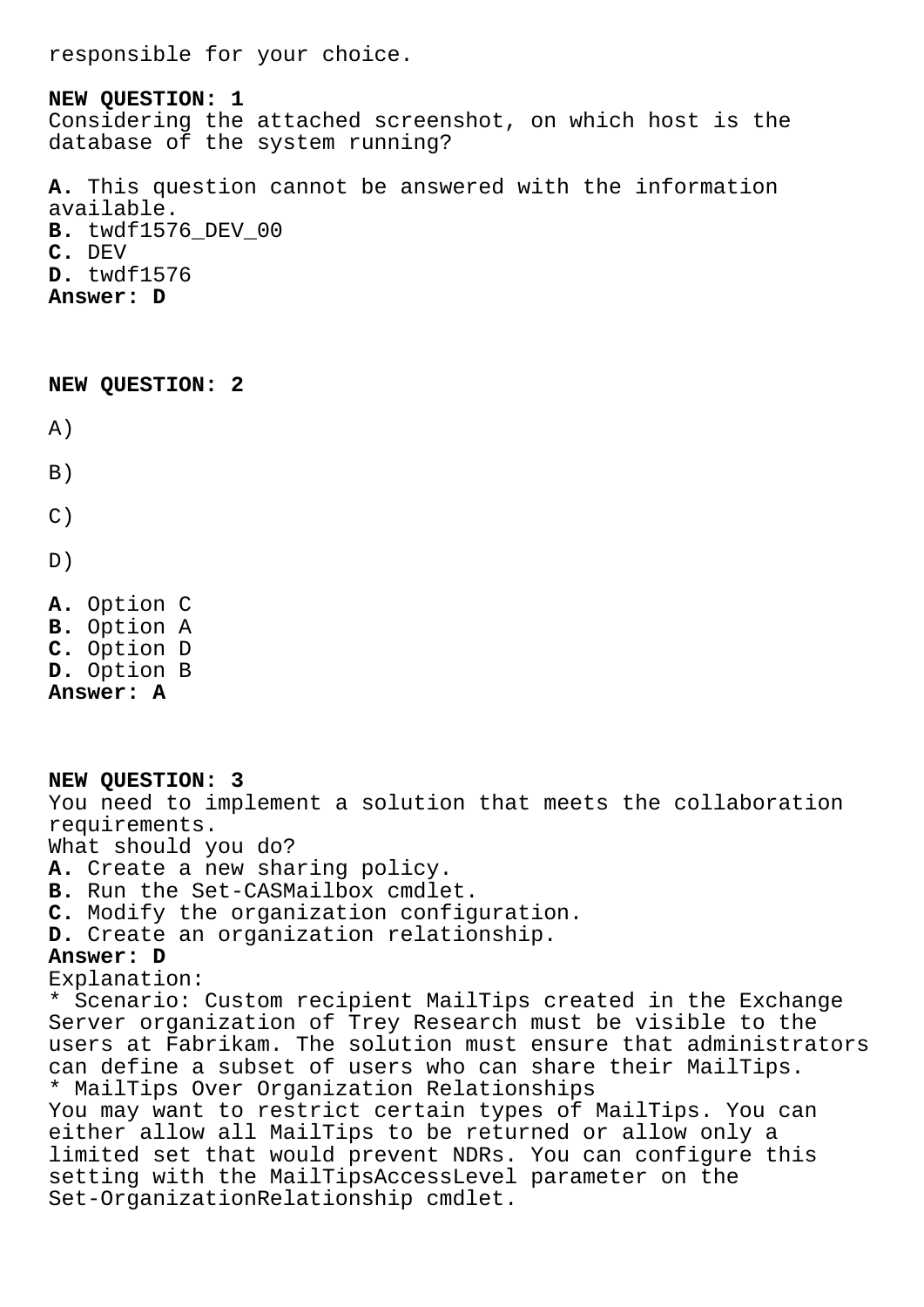Reference: MailTips over organization relationships Topic 5, Proseware, Inc Overview General Overview Proseware, Inc., is an international manufacturing company that has 1,000 users. Proseware has a sales department, a marketing department, a research department, and a human resources department. Proseware purchases another company named Contoso, Ltd. Contoso has 500 users. Physical Locations Proseware has two main offices located in New York and London. The offices connect to each other by using a WAN link. Each office connects directly to the Internet. Contoso has a single office in Dallas. Existing Environment Active Directory Environment The Proseware network contains an Active Directory forest named proseware.com. The forest contains a single domain. All domain controllers run Windows Server 2012. Each office contains three domain controllers. Each office is configured as an Active Directory site. The Contoso network contains an Active Directory forest named contoso.com. The forest contains a single domain. All domain controllers run Windows Server 2012. Exchange Server Organization Proseware has an Exchange Server 2013 organization that contains four servers. The servers are configured as shown in the following table. EX3 and EX4 are the members of a database availability group (DAG) named DAG1. DAG1 has two DAG networks. The networks are configured as shown in the following table. Users connect to mail.proseware.com for Microsoft Outlook and Outlook Web App services. Mail.proseware.com resolves to an IP address on a hardware load balancer. All Outlook Anywhere users are enabled for Cached Exchange Mode. Proseware pilots a hybrid deployment of Exchange Server 2013 and Microsoft Office 365. The mailbox of each pilot user is moved to Office 365. For the pilot mailboxes, all inbound email messages from the Internet are delivered to the Exchange Server organization, and then forwarded to Office 365. Contoso has an Exchange Server 2010 organization. Problem Statements Proseware identifies the following issues: \* MapiNet is saturated with network traffic caused by the database replication between the members of DAG1 over MapiNet. \* The pilot users report that entries added to their Safe Senders list and their Blocked Senders list fail to work.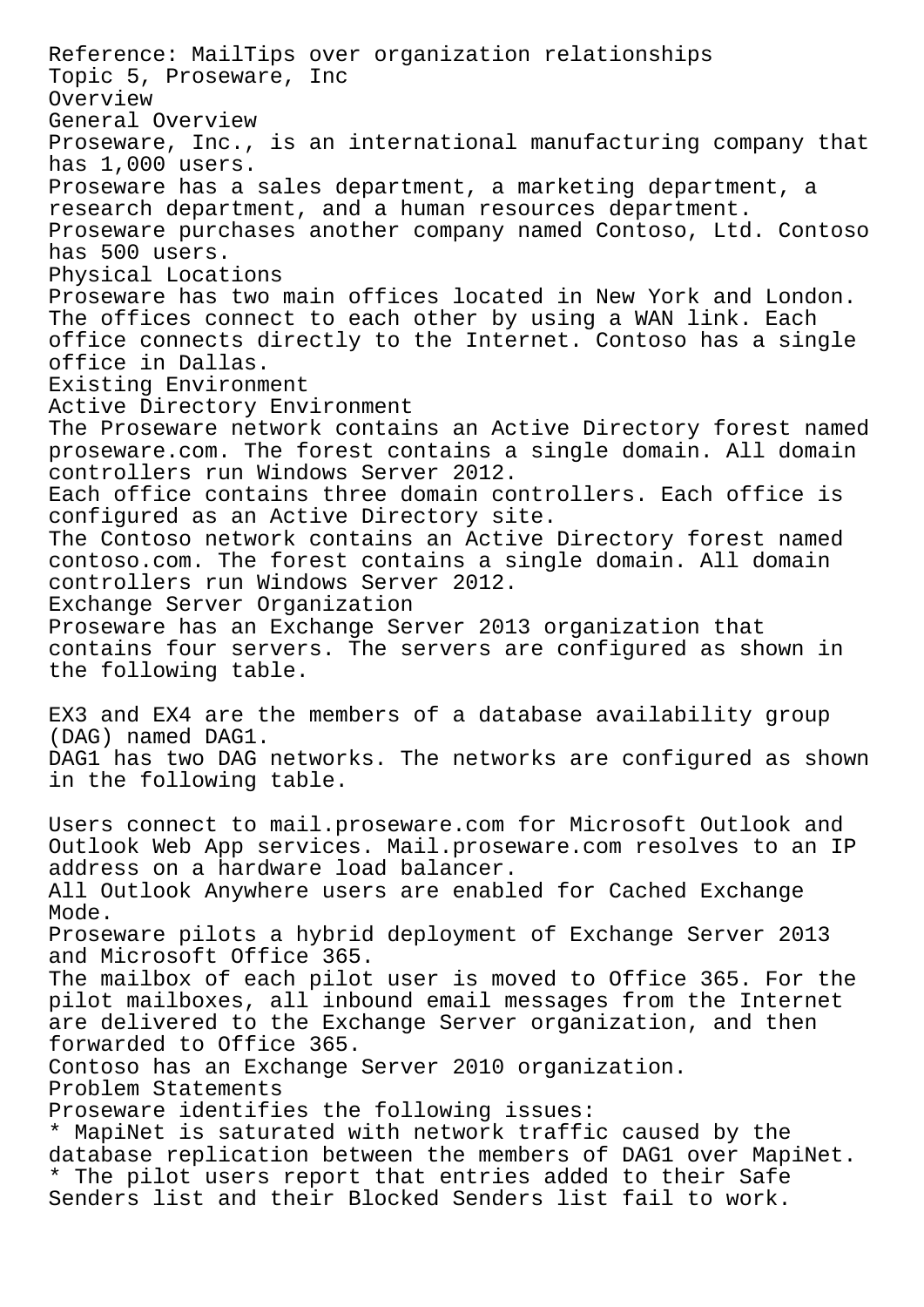\* A recent power outage in the New York office prevents all users from accessing their mailbox. \* A user named User1 reports that email messages are being sent from her mailbox without her consent. Requirements Planned Changes Proseware plans to implement the following changes: \* Several users at Contoso will use a mailbox at Proseware as their primary mailbox. The Contoso users will use Autodiscover to configure their client settings and will use single sign-on. \* For a special project, an IT administrator will create 20 distribution groups that will each contain 200 members. \* Certain users in both companies will have a contoso.com SMTP suffix as their primary email address. Technical Requirements Proseware identifies the following technical requirements for the Exchange Server organization: \* Internal email messages must be rejected if the messages cannot be protected by using Shadow Redundancy. \* All database replication between DAG1 members must occur over the ReplNet network. Site Resiliency Requirements Proseware identifies the following site resiliency requirements for the Exchange Server organization: \* All mailboxes must be available if a single site becomes unavailable. The solution must not require administrator intervention. \* User traffic on the WAN links must be minimized. Email Security Requirements Proseware identifies the following requirements for securing email messages: \* Email recipients must be able to identify whether an email message was modified during delivery. \* All email messages stored in the mailbox databases must be protected from theft. \* Users must be able to encrypt email messages from Outlook Web App. Retention Requirements Proseware plans to reduce mailbox server storage usage and to limit company liability. Proseware identifies the following requirements: \* Email messages in the Deleted Items folder must be retained for only 30 days. \* Email messages in a mailbox folder named Projects must be retained for 540 days, unless the messages contain contractual information. \* Email messages in the Projects folder that contain contractual information must be retained indefinitely. \* All other email messages must be removed after one year.